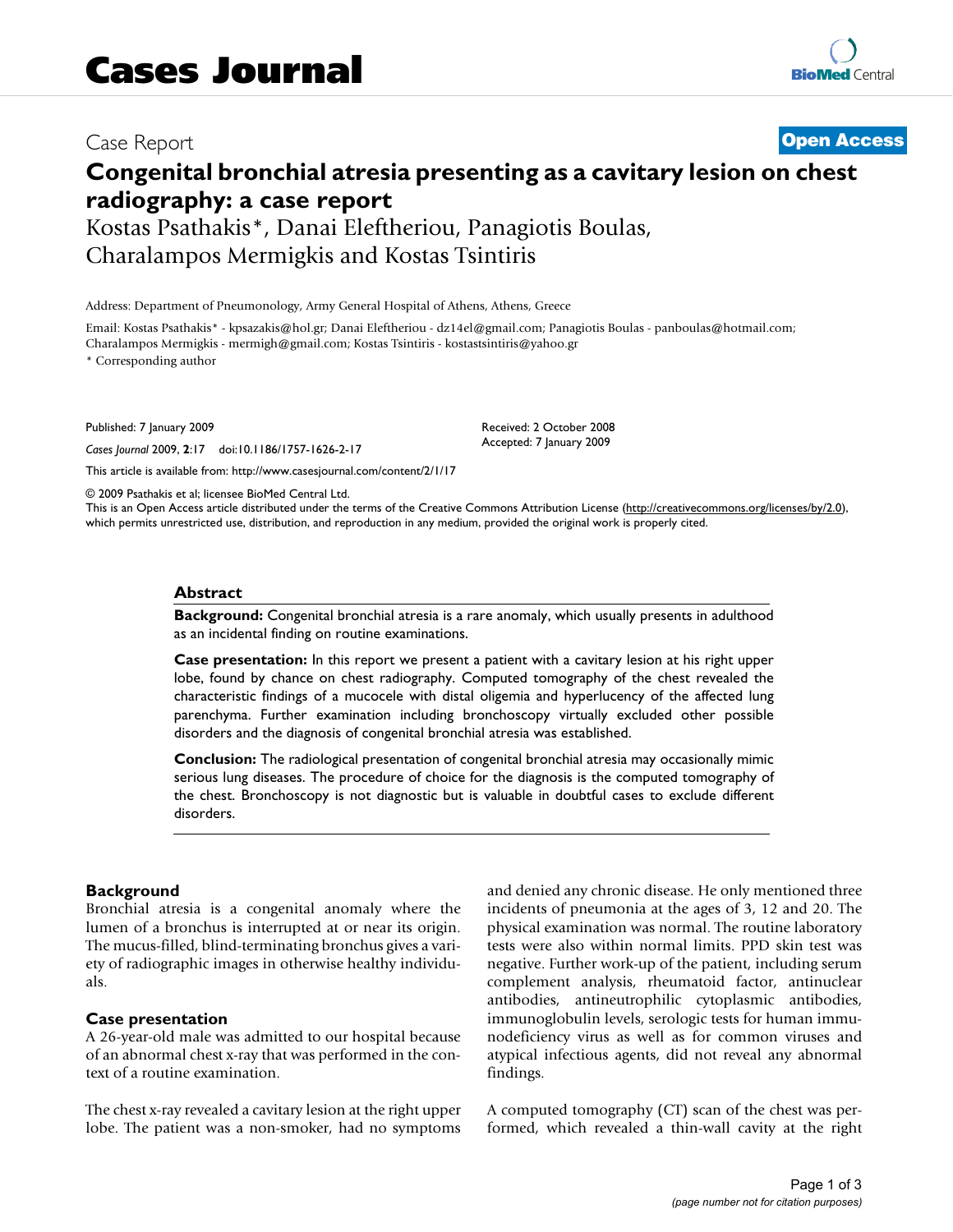upper lobe with the presence of an air fluid level in it. The lesion was surrounded by an area of hyperlucent lung parenchyma and communicated with a segmental bronchus (Figure 1). These findings were consistent with a mucocele.

Bronchoscopy revealed two segmental bronchi for the right upper lobe that corresponded to the posterior and anterior segments respectively. A very small orifice at the beginning of the anterior segmental bronchus perhaps corresponded to the "atretic" apical segment (Figure 2). Microbiologic and cytologic examinations of the washing specimens from the area were negative.

The patient discharged with the diagnosis of congenital bronchial atresia without further intervention. On followup, three years later, he remained asymptomatic without any changes on the CT scan of the chest.

# **Discussion**

Bronchial atresia is characterized by a mucocele (or bronchocele) resulting from a mucus-filled, blind-terminating sub-segmental, segmental or lobar bronchus, at or near its origin, and hyperinflation of the isolated lung parenchyma. More than 100 cases have been reported in the English literature since 1953, when the abnormality was first described [1].

The lung parenchyma that is to be supplied by the affected bronchus is usually emphysematous, non-compressible, non-inflamed, and minimally anthracotic because it does not communicate directly with the environment. The air that exists in the affected parenchyma is the result of the collateral ventilation through the pores of Kohn, the bronchoalveolar channels of Lambert or via interbronchiolar channels. The process of hyperinflation may occur





**A CT scan of the chest reveals the cavitary lesion with the air-fluid level in it and the distal oligemia and hyperlucency of the lung**.





shortly after birth with the start of respiration, since the proposed pathways for collateral ventilation favour the movement of air into the obstructed segment by a checkvalve type mechanism. At the root of the involved tissue a mucus filled cystic structure (the mucocele) with fingerlike projections represents the atretic bronchus, which is isolated from the proximal bronchial tree and is dilated by the accumulated mucus. The bronchial pattern distally to the mucocele is usually normal [2,3].

Bronchial atresia is usually diagnosed in the second or third decade of life. It seems that the disorder has a male predominance, with an estimated prevalence of 1.2 cases per 100,000 males [4]. The insidious course of the disorder explains its late detection in some patients. About half to two thirds of the reported patients had been asymptomatic before diagnosis. Recurrent pneumonias, dyspnea, cough or haemoptysis have been reported less frequently [3,4].